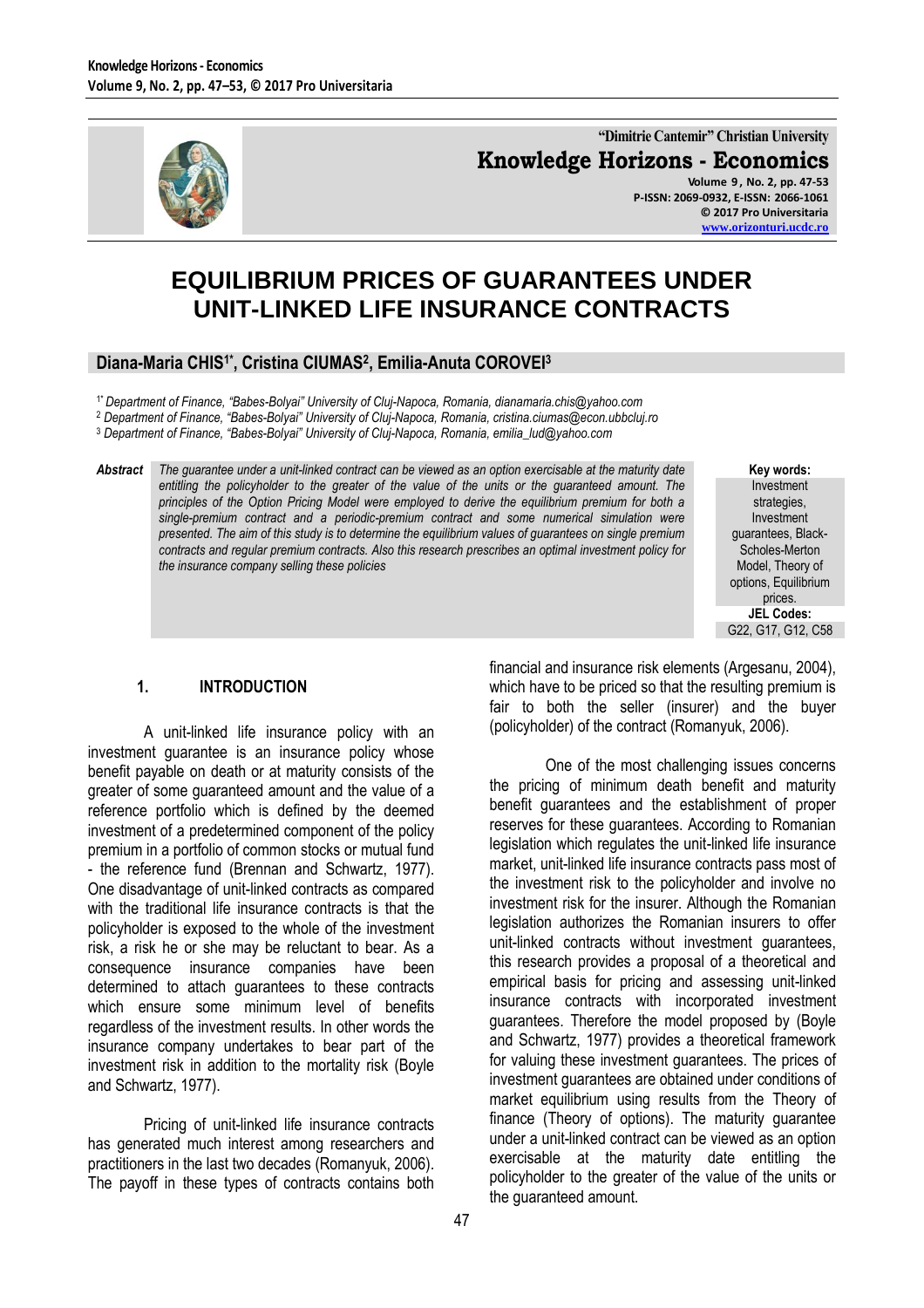The aim of this study is to determine the equilibrium values of guarantees on single premium contracts and regular premium contracts. Also this research prescribes an optimal investment policy for the insurance company selling these policies. This study contributes to the existing literature regarding the issue of appropriate pricing of life insurance contracts and hedging of the risks involved, with an exclusive focus on the unit-linked life insurance contracts with investment guarantees.

The structure of this paper is as follows: Section 2 discusses some previous research on the issue. Section 3 outlines the theoretical framework for determining the equilibrium values of guarantees on

single premium contracts and periodic premium contracts. The empirical results regarding the computation of equilibrium prices and the appropriate investment strategy for the insurer issuing these contracts are presented in Section 4. Section 5 provides a summary of the main findings and some concluding remarks.

### **2. LITERATURE REVIEW**

(Table no. 1) presents the main studies oriented to research issues related to life insurance unit-linked products.

| <b>Previous studies</b>                    | Research issues related to life insurance unit-linked                     |
|--------------------------------------------|---------------------------------------------------------------------------|
|                                            | products                                                                  |
| Brennan and Schwartz (1976), Brennan and   | Described some of the option elements of life insurance                   |
| Schwartz (1979), Boyle and Schwartz (1977) | products and demonstrated how the option pricing theory of                |
|                                            | Black and Scholes (1973) could be applied to value these                  |
|                                            | innovative products.                                                      |
| Bacinello and Ortu (1993)                  | Build on the above papers by considering the case of equity-              |
|                                            | linked contracts where benefit guarantees are determined                  |
|                                            | endogenously based on the premiums paid.                                  |
| Ekern and Persson (1996)                   | Determined premiums for a large variety of equity-linked                  |
|                                            | contracts, including those with payoffs where the contract                |
|                                            | policyholder chooses the larger of the values of two risky                |
|                                            | assets (and possibly a guaranteed amount) at maturity of the<br>contract. |
| Boyle and Hardy (1997)                     | Analyzed the pricing of and reserving for maturity                        |
|                                            | guarantees for policies where the policyholders' premiums                 |
|                                            | are invested in a specified portfolio which is guaranteed not             |
|                                            | to fall below a certain level at maturity.                                |
| Tiong (2000)                               | Examined the pricing, hedging and accounting of equity-                   |
|                                            | indexed annuities.                                                        |
| Moeller (2001)                             | Examined a portfolio of equity-linked life insurance contracts            |
|                                            | and calculates risk-minimizing strategies in a discrete-time              |
|                                            | setting for the Cox-Ross-Rubinstein model.                                |
| Hardy (2003)                               | Discussed the modeling and risk management for equity-                    |
|                                            | linked life insurance.                                                    |
| Argesanu (2004)                            | Focused on the risk analysis and hedging of variable                      |
|                                            | annuities in incomplete markets.                                          |
| Romanyuk (2006)                            | Proposed the use of two types of imperfect hedging                        |
|                                            | techniques: quantile and efficient hedging.                               |
| Gaillardetz (2006)                         | Introduced a pricing method for equity-indexed annuities and              |
|                                            | valuated these products by pricing its death benefits and                 |
|                                            | survival benefits separately.                                             |
| Boyle and Tian (2008)                      | Examined the optimal design of equity-linked products with                |
|                                            | probabilistic constraint.                                                 |
| Mao and Ostaszewski (2008)                 | Analyzed the pricing of equity-linked life insurance including            |
|                                            | a minimum interest rate guarantee in a partial equilibrium                |
|                                            | framework.                                                                |

#### *Table 1.***Previews studies**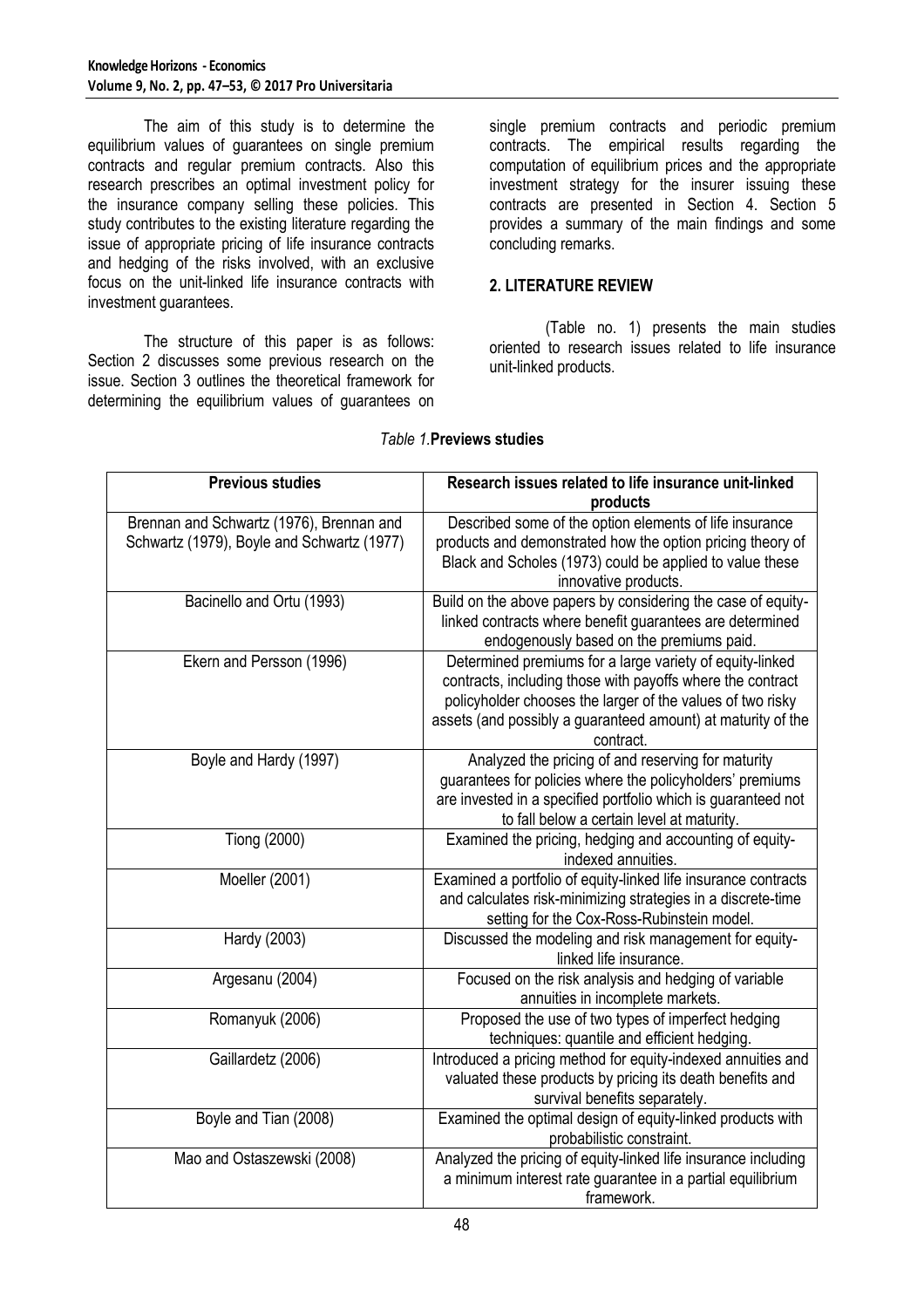| Dickson, Hardy and Waters (2009)          | Have developed the theory to measure and manage risks<br>that are contingent on demographic experience as well as<br>on financial variables.                            |
|-------------------------------------------|-------------------------------------------------------------------------------------------------------------------------------------------------------------------------|
| Quittard-Pinon and Randrianarivony (2009) | Focused on the pricing of a particular equity-linked life<br>insurance contract where the conditional payoff to the<br>policyholder is the maximum of two risky assets. |
| Bernard and Boyle (2011)                  | Proposed the establishment of a natural hedge to reduce the<br>volatility risk of an insurance company's liabilities.                                                   |
| Sweet (2013)                              | Focused on the pricing and evaluating of the equity-linked<br>annuities.                                                                                                |

*(Source:* Authors' research)

## **3. METHODOLOGY OF RESEARCH**

The economists' interest is to attempt to calculate equilibrium prices for financial contracts of which insurance contracts are a special case. Equilibrium prices are those which may be expected in a perfectly competitive and frictionless financial market. In order to determine equilibrium prices aspects regarding transactions costs, sales costs and institutional constraints are ignored. Calculating equilibrium prices, economists are guided by the arbitrage principle which states that in equilibrium no riskless profits can be made (Boyle and Schwartz, 1977).

Black and Scholes (1971) show that it is possible to form a portfolio of an option and a share so that the rate of return on the combined portfolio is nonstochastic or riskless. In the Black-Merton-Scholes (BMS) framework, one can replicate the payoff of an investment guarantee, which is a essentially a put option, by trading in the underlying stock and the riskfree asset. The Black-Scholes-Merton framework for option valuation is a continuous time model, and is based on more sophisticated market assumptions: the market model should follow a geometric Brownian motion (GBM), there should be no market frictions (no transaction costs and no constraints on trading) (Augustyniak and Boudreault, 2012), short selling is allowed without restriction, and borrowing and lending rates of interest are the same, trading is continuous and interest rates are constant (Hardy, 2003).

Investment strategies: the authors have computed equilibrium values of the guarantees on unitlinked contracts with investment guarantees and in addition this model suggested by Boyle and Schwartz (1977) can be used to implement an optimal investment policy for the insurer selling these contracts. These prices represent the premiums that should be charged under conditions of market equilibrium. This model suggests a dynamic approach to the investment of premiums on unit-linked contracts with incorporated guarantees. This procedure not simply implies just investing the investment components in the reference

portfolio and passively leaving them there. Moreover, the optimal strategy dictates that not all the investment component be invested in the reference portfolio. The hedging process can be framed either in terms of the call option or the put option.

#### **4. RESULTS**

The dynamic investment strategy prescribed by this theoretical model was computed by simulating the results for a basic single-premium contract and a basic periodic-premium contract. The investment component of the premium is 6971 LEI in the case of the single-premium contract and 349 LEI per year for the periodic-premium contract whose premiums are paid annually. In this research the authors have omitted the transaction costs related to the continuous adjustment and also the mortality component has been ignored in this paper.

The option valuation model provides a theoretical framework for pricing investment guarantees on unit-linked contracts. In order to implement the dynamic hedging strategy, firstly this model ensures an algorithm for calculating the prices that must be charged for these investment guarantees. The model suggested by Boyle and Schwartz (1977) is applied to single premium contracts and periodic premium contracts.

The authors have considered a single premium unit-linked contract offering investment guarantees upon death or at maturity of the contract. If the authors consider a single premium unit-linked contract providing a guaranteed amount g on death or maturity; g may be a function of time or it may be a constant. So when a claim arises the amount payable is the greater of g and the market value of the units purchased in the reference portfolio. Also the date on which the contract will become a claim is known with certainty. The part of the single premium initially invested in the reference portfolio is I (the investment component). This situation corresponds precisely to that of a combination of a call option on a non-dividend paying stock plus the payment of the fixed amount g. It also can be viewed as the combination of the value of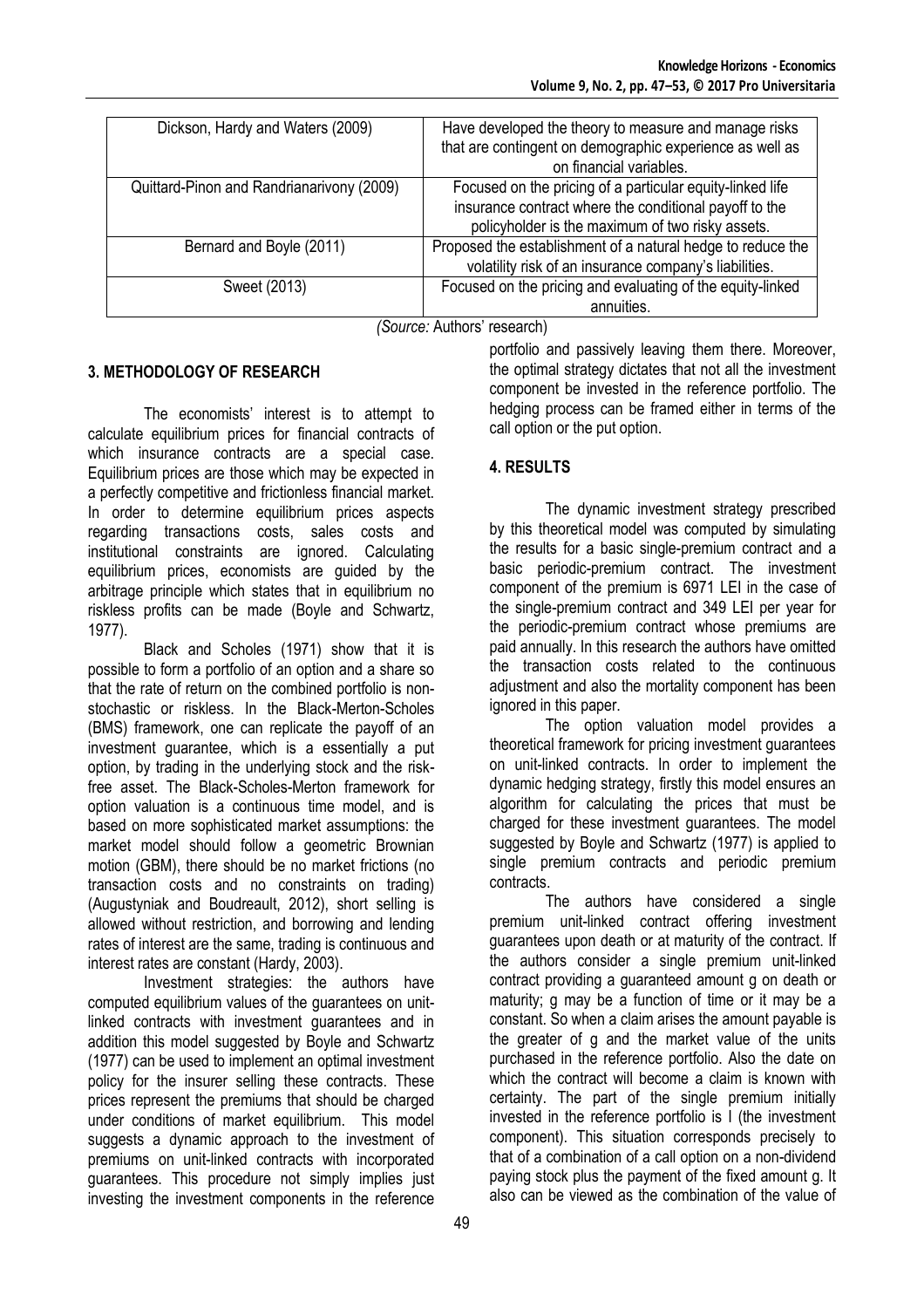the reference portfolio and a put option to sell the reference portfolio for an amount g at the end of time T. If the value of the reference portfolio is denoted by x, the benefit can be expressed as follows:

Benefit=max $(g,x)$ =g+max $(x-g,0)$ =x+max $(g-x,0)$ (1)

The value of the put option for a contract maturing with certainty at time T and hence the value of the quarantee is  $\Pi$ <sup>T</sup>:

$$
\Pi_T = g \times e^{\Lambda}(-r \times T) \times N(-d_2) - x \times N(-d_1)
$$
 (2)

The values of risk-free asset return r and volatility σ correspond to annually rates under the assumption of continuous compounding.

| <b>Financial indicators</b>                              | <b>Values</b>                             |        |         |       |        |        |
|----------------------------------------------------------|-------------------------------------------|--------|---------|-------|--------|--------|
| Investment component (LEI)                               | 6971                                      |        |         |       |        |        |
| Guaranteed amount (LEI)                                  | 6971                                      |        |         |       |        |        |
| Risk-free asset return (%)                               | 6.76<br>13.52                             |        |         |       |        |        |
| Volatility of the returns of the reference portfolio (%) | 9.61                                      | 19.22  | 38.44   | 9.61  | 19.22  | 38.44  |
| Time to maturity (T-t)                                   | Prices of the investment guarantees (LEI) |        |         |       |        |        |
| 20                                                       | 0.34                                      | 20     | 0.34    | 20    | 0.34   | 20     |
| 19                                                       | 0.46                                      | 19     | 0.46    | 19    | 0.46   | 19     |
| 18                                                       | 0.61                                      | 18     | 0.61    | 18    | 0.61   | 18     |
| 17                                                       | 0.83                                      | 17     | 0.83    | 17    | 0.83   | 17     |
| 16                                                       | 1.12                                      | 16     | 1.12    | 16    | 1.12   | 16     |
| .                                                        |                                           |        |         |       |        |        |
| 5                                                        | 31.20                                     | 307.27 | 1127.48 | 0.24  | 52.03  | 498.44 |
| 4                                                        | 42.13                                     | 329.05 | 1119.93 | 0.74  | 72.89  | 557.22 |
| 3                                                        | 56.50                                     | 345.83 | 1084.25 | 2.30  | 101.39 | 611.12 |
| $\overline{2}$                                           | 74.40                                     | 350.06 | 1000.13 | 7.21  | 138.46 | 645.22 |
|                                                          | 91.94                                     | 319.91 | 815.57  | 22.60 | 177.42 | 614.60 |

#### *Table 2.***Prices of the investment guarantees in single premium unit-linked contracts**

*(Source:* Authors' processing based on the Annual Reports of National Bank of Romania and the Bucharest Stock Exchange Database. First the authors took into consideration the current rate on 10 year Treasury Bills and then r doubles its initial value. The authors took into consideration the volatility of the returns of the reference portfolio and then σ decreases with 50% and also the volatility doubles its initial value)

(Table no. 2) presents the values of the guarantee for a fixed amount g. According to the empirical results, the value of the guarantee is particularly sensitive to the variance of the reference portfolio, and also the value of the guarantee decreases with increasing maturity. For the higher values of the variance the value of the guarantee increases during the term of the contract before it begins to decrease (for a maturity up to 5 years). However for the various combinations of r and  $\sigma$  the value of the guarantee is zero (for a maturity over 8 years). Most insurers do not issue contracts with maturity less than 7 years.

The periodic premiums contracts are those in which premiums are payable at regular intervals: monthly or annually. The major difference between the regular premium contract and the single premium contract is that in the former case the change in value

of the reference portfolio depends not only on the rate of return of the portfolio but also on the rate of addition to the portfolio through investment. Similar with the case of the single premium insurance the value of the guarantee increases dramatically when variance and rate of risk free rate increases. Also these prices increase when maturity of the contract increases (in the early years of the contract the values are lower). An insurance company can reduce the investment risk associated with granting these types of guarantees by selecting those reference portfolios which have the most stable returns.

(Table no. 3) gives the amounts to be invested in the reference portfolio and the risk free asset at yearly intervals for different values of the reference portfolio. This table shows how the relative investment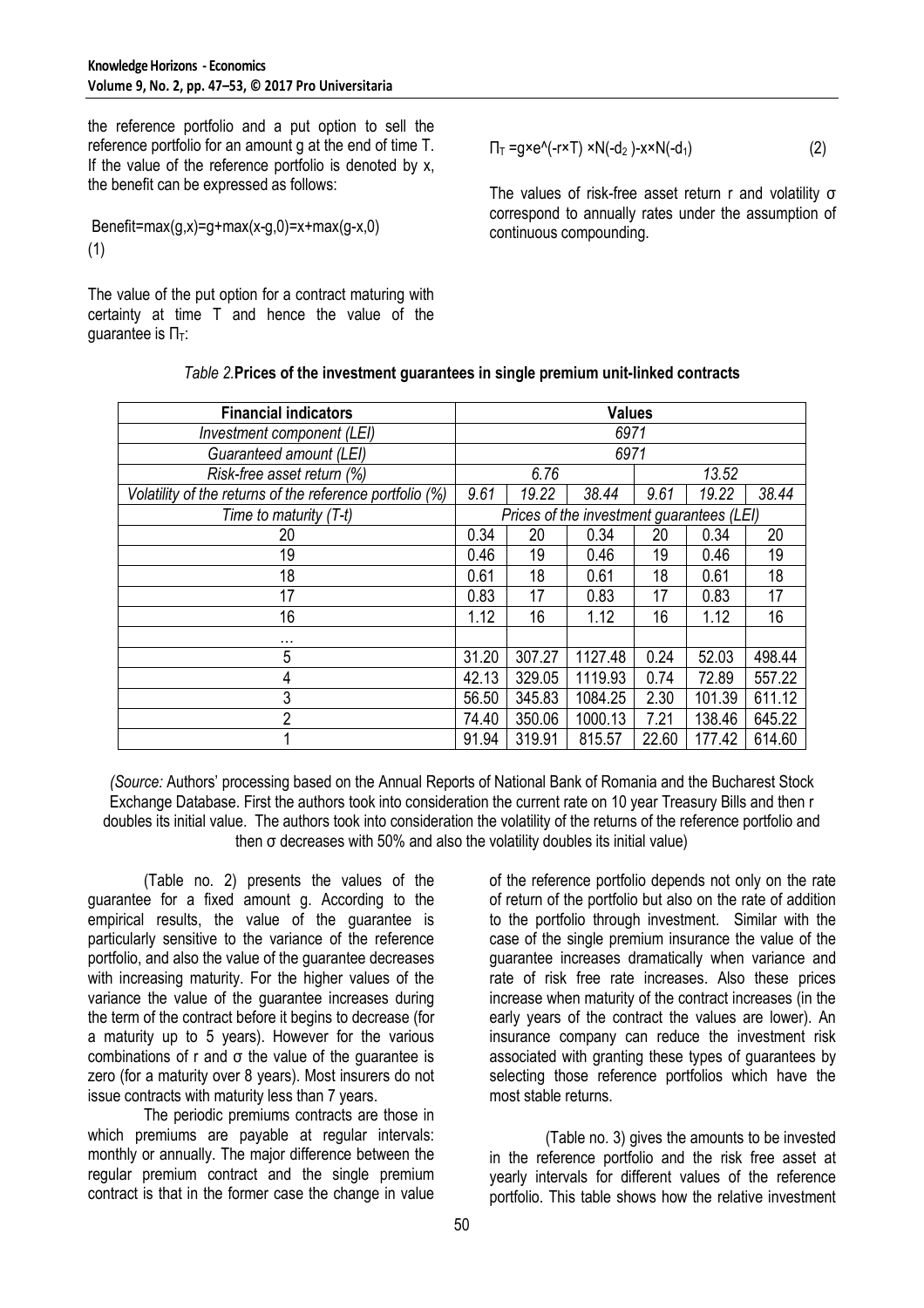in the reference portfolio and the risk free asset changes with variations in the value of the reference portfolio at different stages in the life of the contract. The investment is heaviest in the risk free asset when the value of the reference portfolio is low. For high values of the reference portfolio virtually all the financial funds are invested in the reference portfolio. (Table no. 3) shows that the equilibrium value of the maturity guarantee is 71 LEI (Maturity of the contract is certain at the end of the 20 years and the value of the reference portfolio 6971 LEI). The policyholder is assumed to pay 7042 LEI. After the premium is paid, the insurer's liabilities consist of the units in the reference portfolio credited to the policyholder and valued at 6971 LEI, and a put option on the reference portfolio. So the amount invested in the reference portfolio is S= 6813 LEI and the amount invested in the risk free asset is R= 228 LEI.

| Table 3. Investment in the reference portfolio and risk free asset to ensure hedged position: Single premium unit- |
|--------------------------------------------------------------------------------------------------------------------|
| linked contract                                                                                                    |

| Param.         |              | Values |       |       |       |                        |          |       |       |                |       |
|----------------|--------------|--------|-------|-------|-------|------------------------|----------|-------|-------|----------------|-------|
| Risk-free      |              | 6.76   |       |       |       |                        |          |       |       |                |       |
| asset return   |              |        |       |       |       |                        |          |       |       |                |       |
| $(\% )$        |              |        |       |       |       |                        |          |       |       |                |       |
| Volatility (%) |              | 19.22  |       |       |       |                        |          |       |       |                |       |
| Increase in    |              |        |       |       |       | Time to maturity (T-t) |          |       |       |                |       |
| value of the   |              | 20     | 19    | 18    | 17    | 16                     | $\cdots$ | 4     | 3     | $\overline{2}$ | 1     |
| reference      |              |        |       |       |       |                        |          |       |       |                |       |
| portfolio (%)  |              |        |       |       |       |                        |          |       |       |                |       |
| $-80$          | S            | 769    | 714   | 656   | 595   | 531                    |          | 4     | ٠     |                |       |
|                | R            | 1384   | 1525  | 1679  | 1846  | 2028                   |          | 5319  | 5691  | 6089           | 6515  |
| $-40$          | S            | 3850   | 3808  | 3759  | 3703  | 3640                   |          | 1391  | 937   | 445            | 57    |
|                | R            | 526    | 592   | 668   | 754   | 851                    |          | 4219  | 4909  | 5696           | 6462  |
| 0              | S            | 6813   | 6793  | 6771  | 6745  | 6716                   |          | 5680  | 5444  | 5136           | 4690  |
|                | $\mathsf{R}$ | 228    | 256   | 287   | 322   | 362                    |          | 1620  | 1872  | 2185           | 2600  |
| 60             | S            | 11094  | 11087 | 11080 | 11072 | 11063                  |          | 10964 | 10994 | 11053          | 11133 |
|                | R            | 82     | 91    | 100   | 110   | 121                    |          | 221   | 181   | 111            | 23    |
| 100            | S            | 13907  | 13904 | 13900 | 13897 | 13893                  |          | 13893 | 13912 | 13932          | 13942 |
|                | R            | 46     | 50    | 55    | 59    | 64                     |          | 55    | 33    | 11             |       |

*(Source:* Authors' processing based on the Annual Reports of National Bank of Romania and the Bucharest Stock Exchange Database. S represents the amount invested in reference portfolio and R represents the amount invested in risk free asset.)

This algorithm can be extended to include periodic premium policies. This procedure involves the empirical solution of the partial differentiation for a call option. The assumption is that the annual investment component is 349 LEI. In this case the policyholder's account in the reference portfolio increases by 349 LEI each year by virtue of the investment component of each annual premium. If the equilibrium value of the maturity guarantee is 44 LEI (Maturity of the contract is certain at the end of the 20 years and the value of the reference portfolio 349 LEI), the policyholder is assumed to pay 393 LEI. After the premium is paid, the insurer's liabilities consist of the units in the reference portfolio credited to the policyholder and valued at 349 LEI, and a put option on the reference portfolio. So the amount invested in the reference portfolio is S= 393 LEI

and the amount invested in the risk free asset is R= 0.31 LEI.

Similar with the previous investment strategy, the investment is heaviest in the risk free asset when the value of the reference portfolio is low. For high values of the reference portfolio virtually all the financial funds are invested in the reference portfolio.

#### **CONCLUSIONS**

One of the most interesting life insurance products which have emerged in recent years has been the unitlinked contract (Boyle and Schwartz, 1977). Investment guarantees are very popular features in life insurance policies because in addition to paying a death benefit or a maturity benefit, these policies are tied to the return of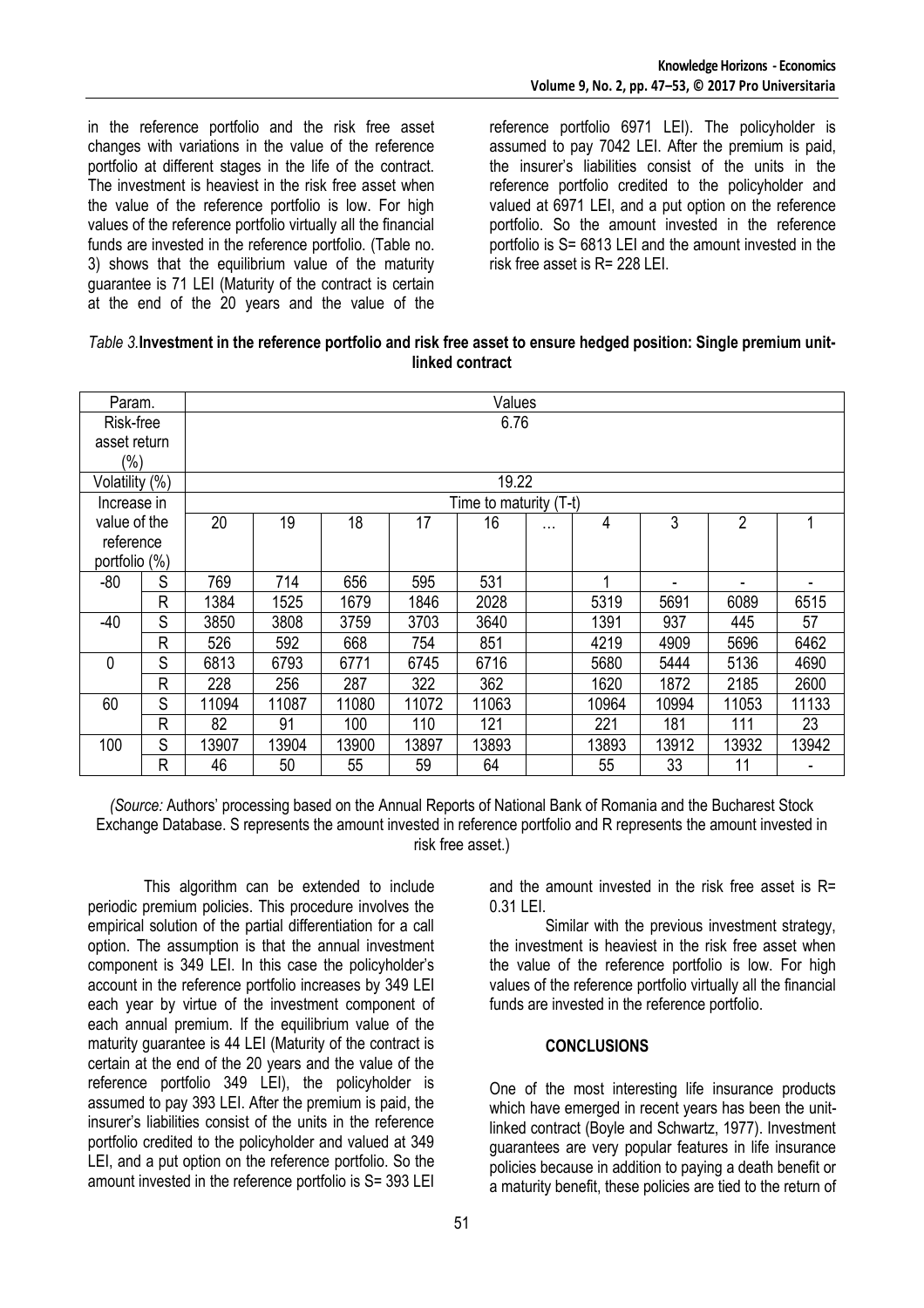an underlying asset or an actively managed portfolio. Thus, the policy also acts as an investment because the investor's capital is credited with a minimum return. In exchange for this protection, the policyholder pays a higher premium, reflecting the market risk assumed by the insurance company (Augustyniak and Boudreault, 2012).

According to Romanian legislation which regulates the unit-linked life insurance market, unit-linked life insurance contracts pass most of the investment risk to the policyholder and involve no investment risk for the insurer. Although the Romanian legislation authorizes the Romanian insurers to offer unit-linked contracts without investment guarantees, this research provides a proposal of a theoretical and empirical basis for pricing and assessing unit-linked insurance contracts with incorporated investment guarantees. Therefore the model proposed by Boyle and Schwartz (1977) provides a theoretical framework for valuing these investment guarantees. According to the empirical results, the value of the guarantee is particularly sensitive to the variance of the reference portfolio and the maturity of the contract.

## **REFERENCES**

#### **Example of article presentation**

- Augustyniak, M. and Boudreault, M. (2012) "An out-ofsample analysis of investment guarantees for equity-linked products: Lessons from the Financial Crisis of the late 2000s", *North American Actuarial Journal*, vol. 16, no. 2: 1-10
- Argesanu, G. (2004) "Risk analysis and hedging in incomplete markets", *ProQuest Information and Learning Company*, 27, available at this Web address: www.inftyreader.org/Risk\_analysis\_and\_hedgin g\_in\_incomplete\_markets.pdf
- Bacinello, A. R. and Ortu, F. (1993) "Pricing equitylinked life insurance with endogenous minimum guarantees: A corrigendum", *Insurance: Mathematics and Economics*, vol. 13, no. 3: 303-304
- Bernard, C. and Boyle, P. (2011) "A Natural Hedge for Equity Indexed Annuities", *Annals of Actuarial Science*, vol.5, no. 2: 211–230
- Boyle, P.P. and Hardy, M.R. (1997) "Two approaches to reserving for maturity guarantees", *Insurance: Mathematics and Economics*, vol. 21, 113-127
- Boyle, P.P. and Schwartz, E.S. (1977) "Equilibrium Prices of Guarantees Under Equity-Linked Contracts" *The Journal of Risk and Insurance*, vol. 64, no. 4:1-9
- Boyle, P. and Tian, W. (2008) "Optimal design of equity-linked products with a probabilistic constraint", *Scandinavian Actuarial Journal*, vol. 4: 253-280
- Brennan, M. and Schwartz, E. (1979) "Alternative Investment Strategies for the Issuers of Equity Linked Life Insurance Policies with an Asset Value Guarantee", *Journal of Business*, vol. 52, 63-93
- Dickson, M., Hardy, M. R. and Waters, H. R. (2009) "Actuarial Mathematics for Life Contingent Risks", *Cambridge University Press*, 495
- Ekern, S. and Persson, S-A. (1996) "Exotic Unit-Linked Life Insurance Contracts",*The Geneva Papers on Risk and Insurance Theory*, vol. 21, no. 1: 35-63
- Gaillardetz, P. (2006) "Equity-linked Annuities and Insurances", *Library and Archives Canada. Published Heritage Branch*, 17
- Hardy, M. (2003) "Investment Guarantees. Modeling and Risk Management for Equity-Linked Life Insurance", *John Wiley & Sons*, 22-196
- Mao, H. and Ostaszewski, K. (2008) "Pricing Equity-Linked Life Insurance Contracts with Minimum Interest Rate Guarantee in Partial Equilibrium Framework", *German Risk and Insurance Review, vol.* 4, 27-52
- Moeller, T. (2000) "Quadratic hedging approaches and indifference pricing in insurance", *Laboratory of Actuarial Mathematics*
- Quittard-Pinon, F. and Randrianarivony, R. (2009) "Valuation of Equity-Linked Life Insurance Contracts with Flexible Guarantees in a Non Gaussian Economy", *Paris Finance International Meeting*
- Romanyuk, Y. (2006) "Imperfect hedging and risk management of equity-linked life insurance